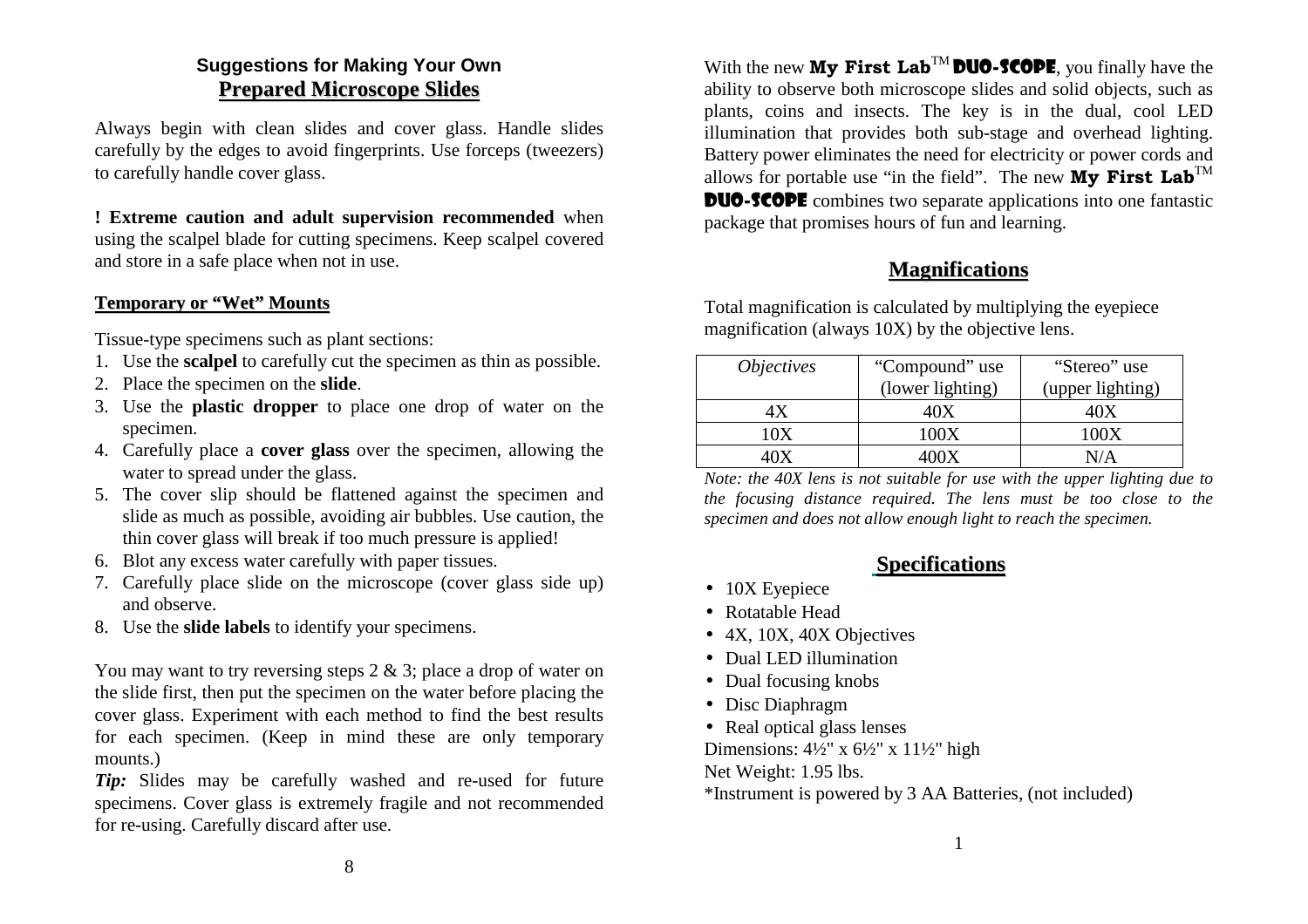#### $\mathbf{Components\ of\ My\ First\ Lab}^{\mathbf{TM}}$ <u>M DUO-SCOPE</u>

Study the picture below to become familiar with the different partsof your microscope.



#### **SomeIdeasForObservation**

#### **Children: get adult's permission before trying any experiments!**

- 1. Crystals: Place a few grains of dry salt or sugar on a slide to observe. Mix salt with a spoonful of warm water in the **test tube** and then use the **plastic dropper** to place a couple dropson a slide. Let it dry and observe the re-crystallized salt/sugar.
- 2. Shake some grains of pollen from a flower onto a **blank slide**.
- 3. Hairs, including pet hair, or pieces of feathers, can be observed. Try comparing hairs from various animals. You can use a smallpiece of tape at each end of the hair to hold it on the slide.
- 4. Observe fibers in different kinds of paper, printing from a newspaper or typewriter. Look at the color in comics. Threads or fibers from different types of fabric. Compare natural fiberssuch as cotton and wool to synthetics like polyester.
- 5. Stagnant water from a pond will contain live organisms. Place adrop into the well of a **concavity slide** for observation.
- 6. Very small insects may be seen completely under low power, or try looking at parts such as legs or wings of larger bugs. The **teasing needle** is useful for positioning or probing the specimen. Always handle insects with **tweezers** and wash handsthoroughly after working with your specimens.
- 7. Observe the mold on old bread or other food, or make your own mold by leaving a small piece of bread in the **Petri dish** for several days. A small amount of moisture will encourage themold growth. (Again, be sure to wash hands thoroughly after.)
- 8. Many specimens may look transparent under the microscope. It's common to stain them to make the cells show up better.Iodine is a common **stain**. Or try soaking your tissue specimens in a solution of ordinary food color (included-add water to thin) for a couple of minutes to stain them. Use the tweezers to pick up the "stained" specimen. Allow the "stained" specimen to dry before using glue to mount it. Remember the stain will color anything else it touches, not just your specimen, so be carefulwith furniture and clothing.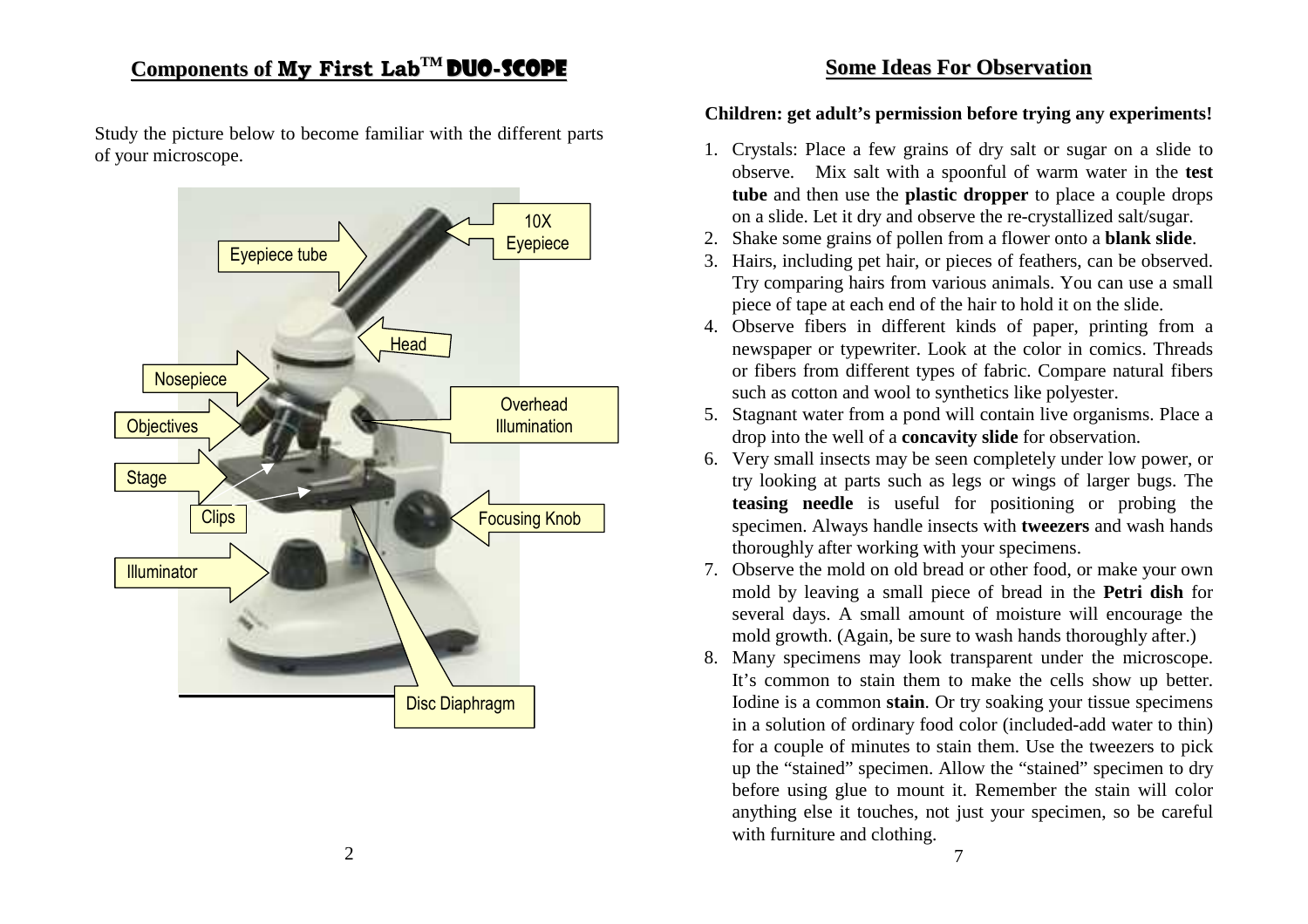### **Preparation**

Please read this section completely before using your microscope.Study page 2 to learn the various parts of the instrument.

Remove the eyepiece from the tube and invert the microscope to reveal the battery compartment. Open the compartment and insert 3 AA Batteries (not included) as indicated. (Base of battery-negative end-goes against the spring.) Replace the battery compartment coverand the eyepiece.

Always set up your microscope on a smooth surface, such as a desk ortable.

Before using the scope**,** practice slowly turning the focusing knob and watching the stage move without looking through the eyepiece, so as to familiarize yourself with the direction you should turn the knob,when moving the stage closer to the objectives.

The **My First Lab<sup>TM</sup> DUO-SCOPE** has the capability to illuminate the specimen from the top or bottom. Notice the power switch, located at the back of the scope, operates both the top light and the bottom light (but not at the same time), depending on which way the switch is flipped. The eyepiece tube and head may be rotated to face the other side of the microscope if desired. If necessary, you may loosen the screw at the base of the head SLIGHTLY to allow the head to movewith ease. For best results, only move the head when necessary.

# **Operation**

# **CompoundMicroscopeUse (for slides)**

 Begin with the stage platform at its lowest position. To observe specimens, check the **objective lens,** and if necessary, rotate the **nosepiece** so that the **4X objective lens** is in position for viewing. The lens will "click" when in place. Always start viewing any specimenwith the 4X objective and increase accordingly.

Begin by selecting a prepared slide and placing it carefully on the **stage** (labeled side up). Push gently on the back of the **clips** to lift thearm enough to slip the slide under and hold it in place. The main part

of the specimen should be centered over the opening in the stage.

Turn on the lower **illuminator** to shine the light up through the stage and through the tissue specimen on the slide. Look through the **eyepiece** and SLOWLY turn the focusing knob until the image of the specimen becomes clear. Be careful not to let the slide touchthe lens.

*Focusing Tips* When focusing your microscope turn the knob onlyuntil the stage stops moving. DO NOT FORCE IT.

The **disc diaphragm**, located directly below the stage, has six different apertures (openings), which allow various amounts of light to pass through. Rotating this disc allows you to modify the amount of light that is transmitted. Try experimenting with various settings to get the best effective view. (Usually most effective at the 400Xmagnification.)

After focusing you can move the slide left or right on the stage to observe different sections of the same specimen. As you adjust the slide or the aperture disc, be careful not to put weight against the stage as this could push it out of focus. If this occurs, simply readjust the focusing knobs slightly until you again have a clearview.

After observing with the 4X objective (which shows you the image magnified 40X), rotate the nosepiece to the **10X objective** lens (leave the slide in place on the stage). SLOWLY turning the focusing knob will enable you to get a clear view of your specimen at 100X magnification. Always use caution since the focusing knobactually moves the stage closer to the objective lens.

Finally, you can turn the nosepiece to the **40X** lens, giving you a 400X magnification of your slide. When increasing magnification,always remember that the higher the magnification, the closer theobjective must be to the specimen being observed.

*Focusing Tips* The 40X lens will appear to be almost touching theslide, this is normal. Always move the focusing knobs very slowly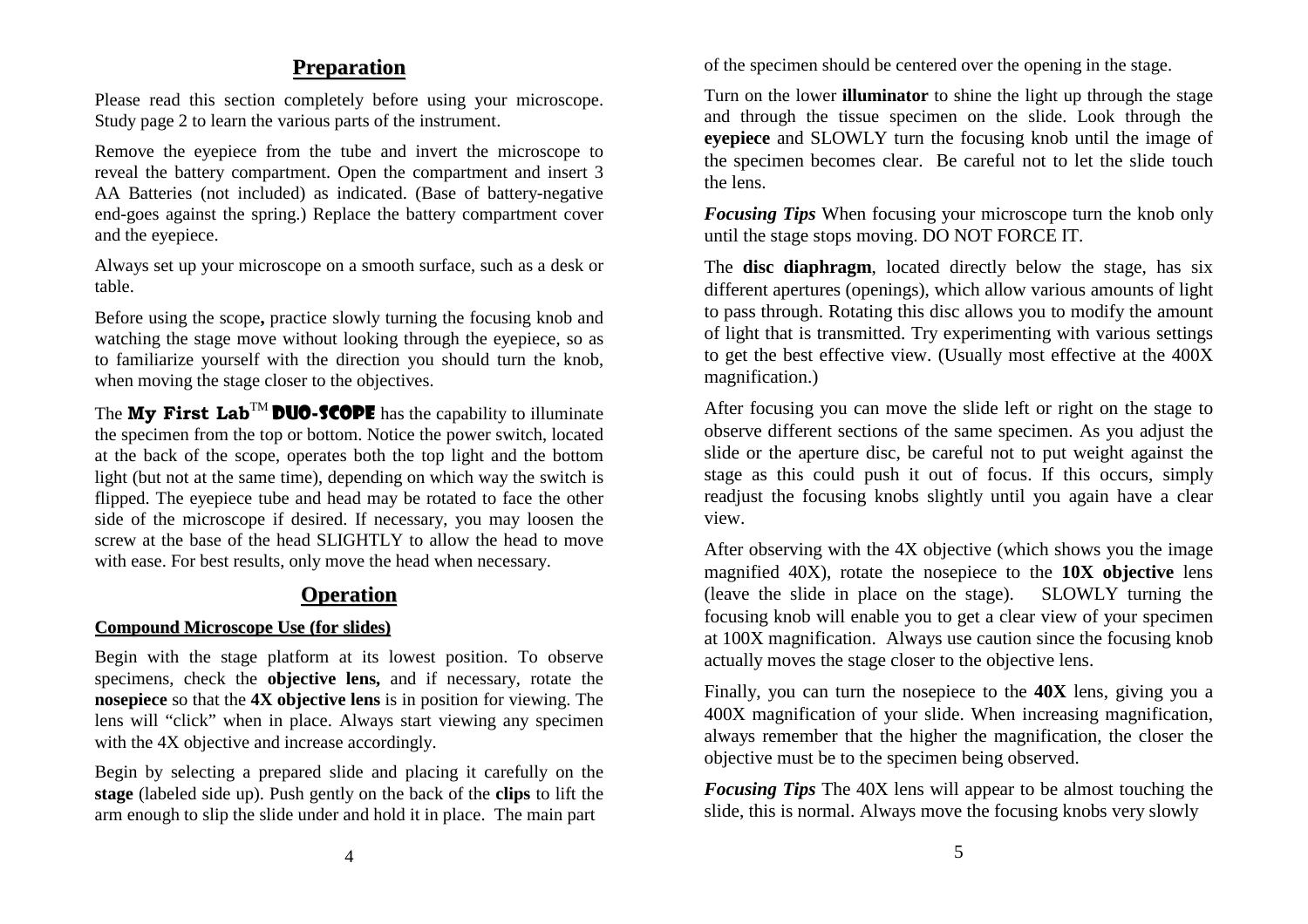to avoid breaking the slide with the objective.

When changing slides, move the stage to its lowest position, lift the clips to remove and replace slides and begin observing with the 4Xobjective again.

# **Stereo Microscope Use (for solid objects)**

Turn on the **overhead illuminator** to shine light onto the stage.

As with the compound microscope, always begin your observationwith the 4X objective and increase magnification accordingly.

Note: Only the 4X and 10X objectives may be used when viewing solid specimens. The 40X lens is not suitable for use with the upper lighting due to the focusing distance required. The lens must be too close to the specimen and does not allow any light to reach thespecimen.

For contrast, you may find it necessary to place certain specimens on an index card or small piece of paper before centering them on the stage. Since you are using the upper light, it is not necessary for the opening in the stage to be exposed for the lower light to shine through. Also, you do not want your specimen to fall through thehole!

This application can allow you to magnify countless everyday items: for examples, small rocks, leaves, insects, flower petals,coins, stamps, jewelry and more.

*Focusing Tips* You will notice that with a three dimensional specimen, for example, a small insect, you will have different levels to focus on; therefore the entire image may not seem clear at the same time. Compare to a flat field, such as a postage stamp, where the specimen is all at the same level which allows the microscope tofocus on the entire field.

With a little practice, you can soon become an expert at observingall types of specimens with  $Mv$  First Lab  $^{TM}$  DUO-SCOPE.

#### **Accessories**

This microscope is equipped with the following accessories.

- 5 Blank Slides
- •4 Prepared Slides
- •1 Concavity Slide
- •Slide Labels
- •Cover glass
- $\bullet$ Plastic Dropper
- $\bullet$ 2 Bottles of non-toxic "stain"
- $\bullet$ Scalpel
- •Forceps
- •Lens Paper
- •Test Tube
- •Petri Dish
- Straight Teasing Needle •
- Vinyl dust cover

*Note: Contains glass, food coloring, and sharp instruments.\*Adult supervision required for experimentsand slide preparation.\**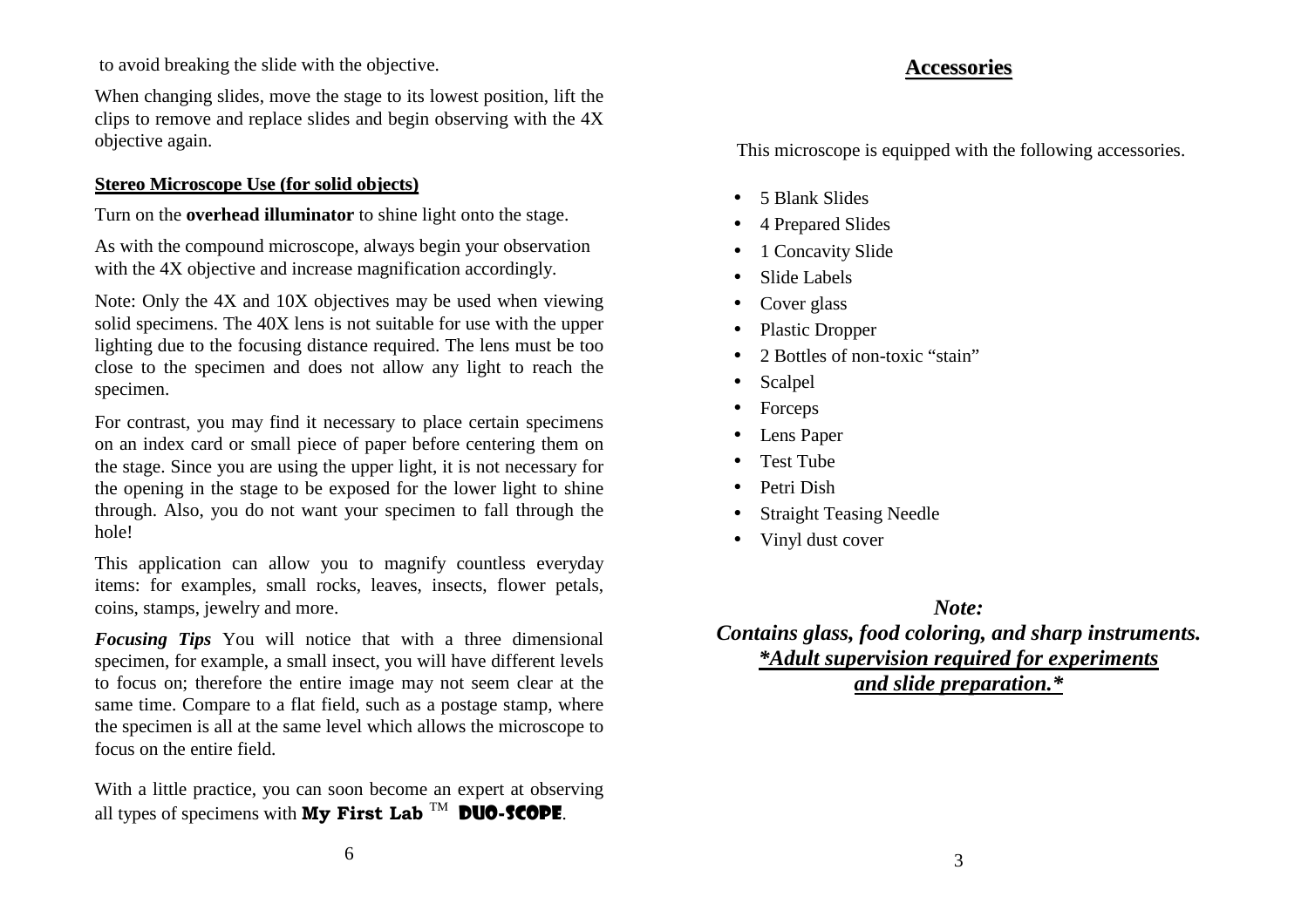#### **Simple Semi-Permanent Mounts:**

Follow the same basic procedure as above but try using CLEAR GLUE instead of water to hold the specimen and cover glass to the slide. Allow the glue to dry before observing the specimen. Use theslide labels to identify your specimen.

*Hint*: You may enjoy keeping notes of your various observations or even sketching the magnified images you see in the scope.

#### **Maintenance**

To prolong the life of your batteries, turn off the power immediately when not in use (be sure both lights are off--switch in the center position.) Dust the unit with a soft dry cloth or soft brush.Fingerprints and debris may be removed with a damp cloth. If glass lenses require cleaning, try a cotton swab **very slightly moistened**with alcohol. Dry with a clean swab or lens paper.

Store your microscope in a cool dry place. Always cover with the vinyl dust cover provided or return to the box when not in use. If used "in the field" take care to keep the unit upright as the eyepiece can fall out if tipped. Eyepieces and lenses should remain in place to avoid dust in the tubes. Keep microscope slides in their proper storage unit when not in use. Always use care with real glass andsharp instruments and keep out of reach of young children.

When lights seem dim, replace the batteries with fresh AA batteries. The LED bulbs have a long life span and should not require replacing. If either bulb does not work, even after installing freshbatteries, please call for service.

Proper care and use of this product can result in years of scientificstudy and adventure. Enjoy!